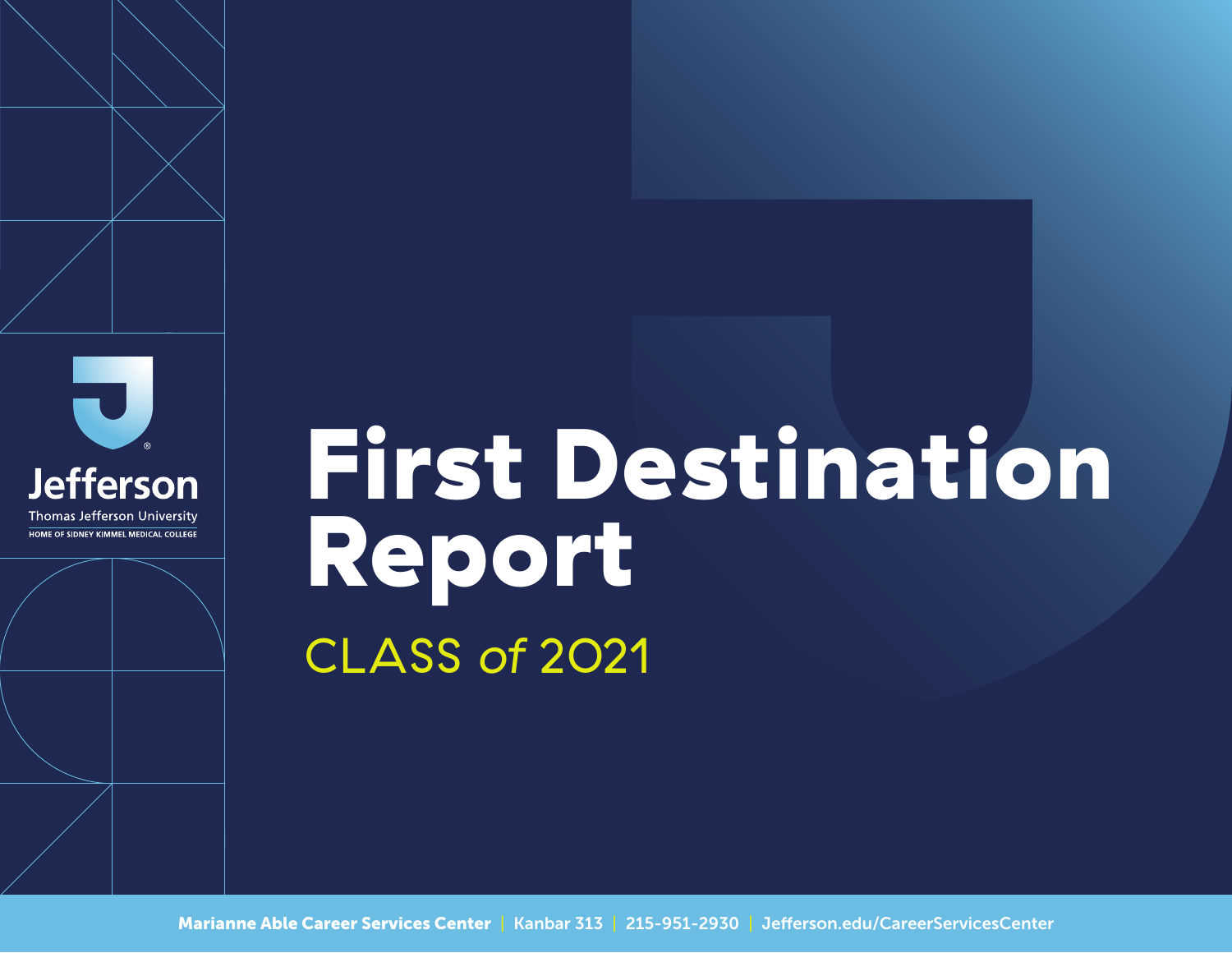## CLASS *of* 2021 First Destination Career Outcomes

**Thomas Jefferson University** prepares students not only to land top internships and jobs, but to become industry leaders. At Jefferson, we call our transdisciplinary, professionally focused approach to education Nexus Learning™. Consistent with this approach, the Marianne Able Career Services Center helps students and alumni capitalize on their Jefferson experience, helping them achieve their professional goals.

This report includes data from undergraduate day students who graduated from Jefferson's East Falls Campus in August 2020, December 2020 and May 2021. Statistics are derived from a survey collection pool of 343 graduates from a total graduating class of 458 (representing a 75% knowledge/response rate). Response sources include: self-reported survey responses, faculty/staff outreach and LinkedIn profile verifications. Of the 343 graduates with information provided, 333 or 97% have reported postgraduation employment in fields related to their major/career interests or graduate school acceptance.

Further broken down, 207 graduates are employed (60.1%); 123 are enrolled in graduate programs (36%); 2 are completing military service (0.6%); 1 is completing a year of volunteer service (0.3%); 6 indicated that they were still seeking employment in their field of study at the time of this report (1.8%) and 4 are taking a gap year while applying to medical school (1.2%).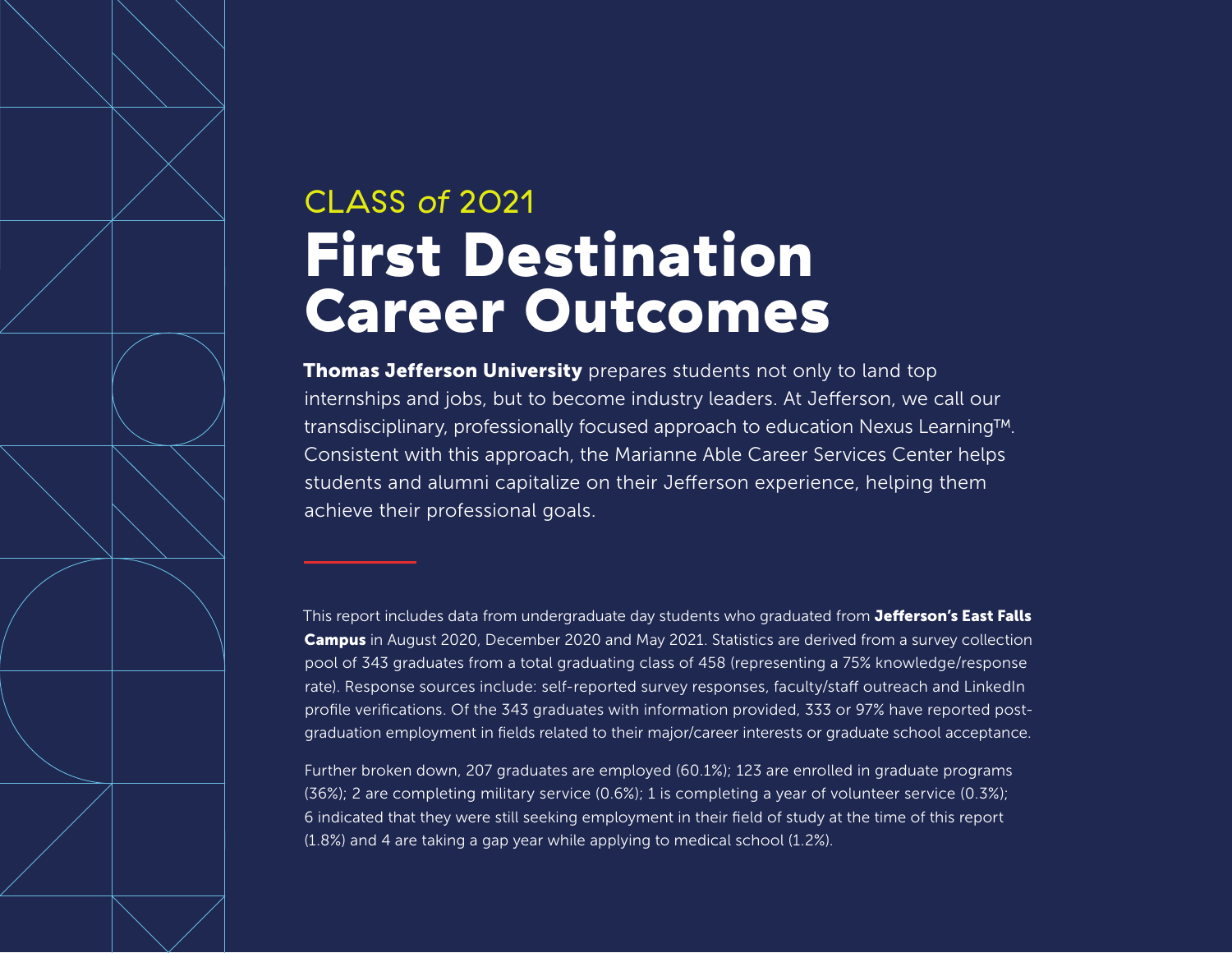#### UNDERGRADUATE OUTCOMES SUMMARY

#### ALL MAJORS, TOTAL CLASS OF 2021



**60.1%** ACCEPTED EMPLOYMENT GRADUATE SCHOOL STILL SEEKING **36.9% 3%**

*(Hiring 2 or more graduating seniors)* BLT Architects BRR Architecture Fox Chase Cancer Center JPMorgan Chase & Co. KCBA Architects Qurate Retail Group (QVC, HSN & Zulily) Ross Stores, Inc. Saks Fifth Avenue Thomas Jefferson University and Hospitals URBN (Anthropologie, BHLDN, Free People, Terrain, Urban Outfitters) Voith & Mactavish Architects, LLP

## TOP EMPLOYERS GRADUATE SCHOOL ENROLLMENTS MILITARY

ACCEPTED EMPLOYMENT— **GRADUATE SCHOOL** 

97%

YEAR OF SERVICE

Condé Nast College of Fashion & Design DeSales University George Mason University Hofstra University Immaculata University Lake Erie College of Osteopathic Medicine Mercy College Oxford Brookes University Parsons School of Design Pennsylvania State University Philadelphia College of Osteopathic Medicine Savannah College of Art & Design Sidney Kimmel Medical College Temple University - Kornberg School of Dentistry Thomas Jefferson University\* University of Maryland–College Park University of Pennsylvania University of the Sciences in Philadelphia University of Westminster

Army Navy

\*Jefferson offers several combined BS/MS and graduate school pathway options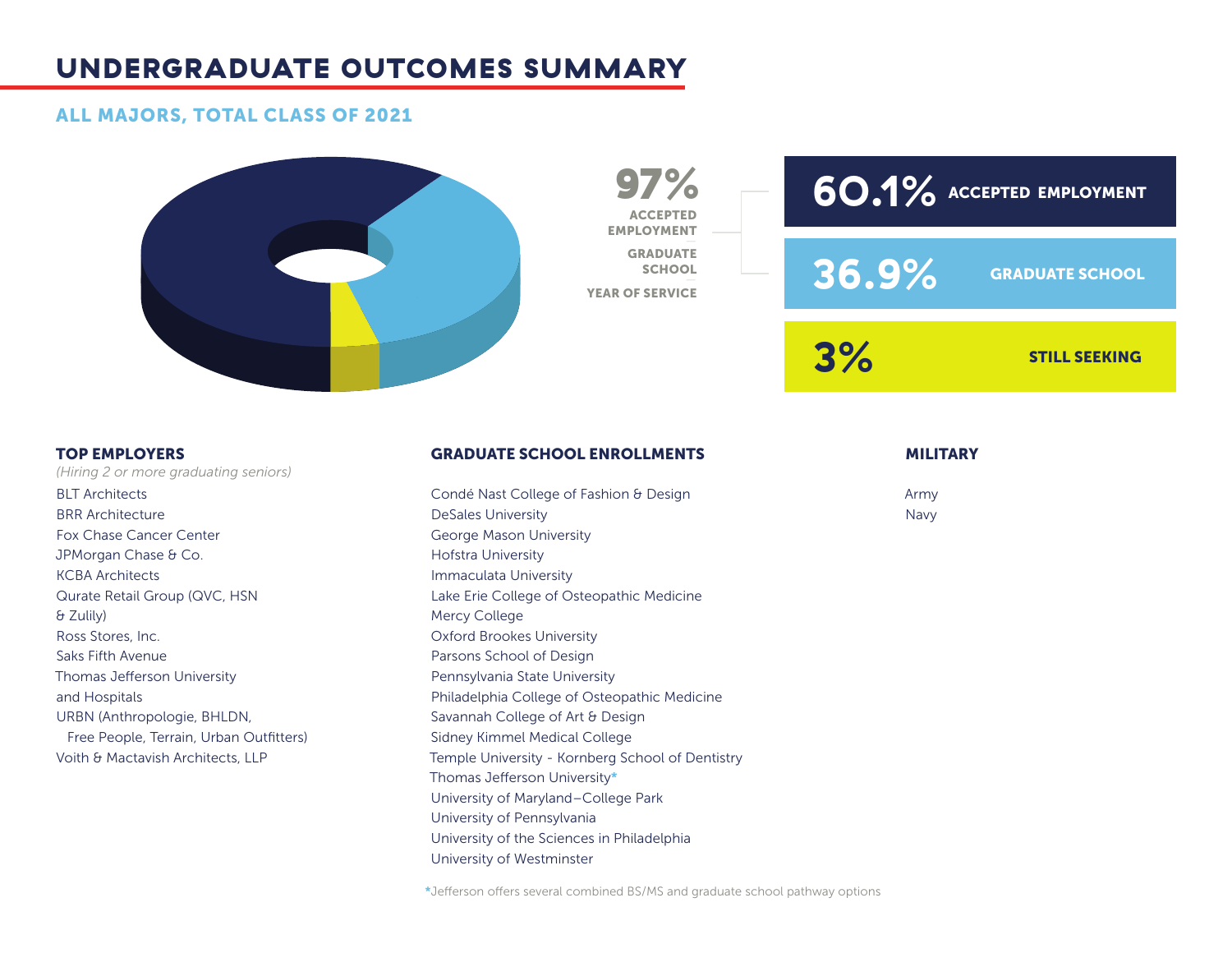#### EMPLOYERS WHO HIRED 2021 GRADUATES

#### KANBAR COLLEGE *of* DESIGN, ENGINEERING *and* COMMERCE

### **OUT OF 199 TOTAL GRADUATES<br>PROVIDED INFORMATION**

### **97%** ACCEPTED EMPLOYMENT/

3% STILL SEEKING

10X Incubator Aberdeen Standard Investments Airborne Systems North America Alderson Engineering, Inc. Amuneal Manufacturing Corp Ann, Inc. (LOFT, Ann Taylor) Ardian Group, Inc. Artex Knitting Mills Avondayle Bed Bath & Beyond Belyn Key beMarketing BMW Boys of New York Buist, Inc. Burlington Business Vibes BuzzFeed Cadent Campaign for Working Families, Inc CaptiveAire Systems Carlino's Market Cavo Design-Build Centric Brands Inc. Champs Sports Chase Financial Mortgage Services Christian Dior, Inc.

Chubb Ciocca Ford Clark Associates, Inc. **CoEdition** Custom Collaborative David's Bridal Desktop Health Dietz & Watson Drogheda Wolves Basketball Club eBay **ELEDLights** Employee Support Services Express Goshen Sign Products Gucci Hard Hat Services, LLC Heyne Bogut House of Bilimoria Intuitive Robotics, LLC Josmo Shoes, Inc. JPMorgan Chase & Co. Kimberly James Bridal KRAE Consulting Landau Uniforms LILA Fashion International Lilly Pulitzer Local Tap

Lost + Wander Louis Vuitton Lovely Bride Macy's Madalynne Intimates MADE Institute Marlin Capital Solutions Millionacres National Grid New Verticals/DoorDash Nimbl Brands Noble Biomaterials, Inc. Nordstrom Norman's Hallmark On the Goga **Outerstuff** Pal Socks Petro Home Services PGA TOUR Philadelphia Eagles Pleasant Enterprise, LLC Prevail Partners, LLC Qurate Retail Group - QVC & HSN Ralph Lauren Robert Half Ross Stores, Inc. Saint Laurent

Saks Fifth Avenue Sephora Silk and Honey Spencer's/Spirit Halloween Staack Moore Woodworking Stephan Copeland Studios Sunray Scrunchies Switlik Parachute Co. **TAGS** Target The Children's Place The Hanover Company The Hill School The Timken Company The Walt Disney Company Tierra Antigua Realty Tipping Point Media Underground Printing URBN (Anthropologie, BHLDN, Free People, Terrain, Urban Outfitters) Valdese Weavers Vermont Teddy Bear Company, Inc. Warshawski Wasteland, Inc. White Room Productions Whiting-Turner Contracting Company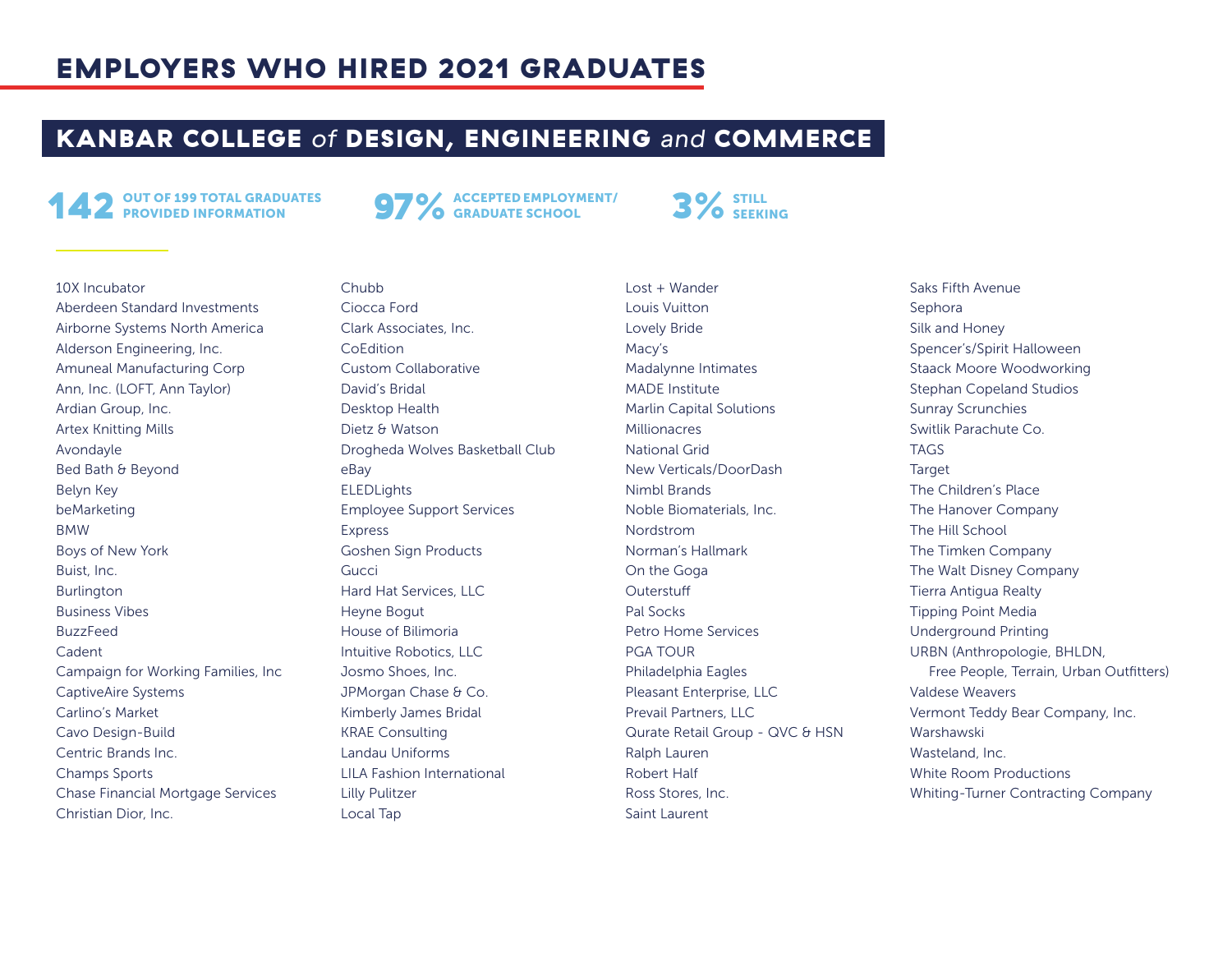#### COLLEGE *of* ARCHITECTURE *and the* BUILT ENVIRONMENT

#### **OUT OF 92 TOTAL GRADUATES<br>PROVIDED INFORMATION**

**98.5%** GRADUATE SCHOOL/GAP YEAR

 $1.5\%$  STILL

| Archdeco                            |
|-------------------------------------|
| <b>ARCO Design/Build Industrial</b> |
| Avid Architecture                   |
| AvroKO                              |
| Ballinger                           |
| BEAM, Ltd.                          |
| <b>BIT Architects</b>               |
| <b>BRR Architecture</b>             |
| <b>BUCKL</b> Architects             |
| C&D Associates, Inc.                |
| <b>CASE Design/Remodeling</b>       |
| <b>CORE Design Group</b>            |
| Creative Office Pavilion            |
|                                     |

Cuhaci & Peterson Architects, Engineers & Planners Cyma Builders D<sub>2</sub> Groups DIGroupArchitecture Fisher Architecture, LLC. Foodservice Consultants Studio Inc. GGN Landscape Architecture H. Winter & Co. Tile Importer & Distributor Hellyer Lewis, Inc. Hirshson Architect + Design **HOK** Jessica Gersten Interiors JL Architects

KCBA Architects KDA Architects Kramer + Marks Architects Magda Green Design Maria Zoe Designs McEwen Architects Meyer Design, Inc. Michelle Wenitsky Interior Design Modsy North River Builders, Inc. Philadelphia Parks & Recreation Serena & Lily SFCS Architects Shift Capital, LLC

Stanev Potts Architects Temple University The Lighting Practice The RealReal Thomas Jefferson University Hospitals TSP Consulting Services, Inc. Turner Construction Company VISSI Architecture + Design Voith & Mactavish Architects, LLP Whiting-Turner Contracting Company Wilkinson Construction Company Inc. Woodcock Design WRT, LLC

#### COLLEGE *of* HEALTH PROFESSIONS

COLLEGE *of* HUMANITIES *and* SCIENCES

#### COLLEGE *of* LIFE SCIENCES

**OUT OF 167 TOTAL GRADUATES<br>PROVIDED INFORMATION** 

96% ACCEPTED EMPLOYMENT/ 3% GAP 1% STILL 3% SEEKING





103 graduates (77%) report graduate school enrollments, including many who are enrolled in Jefferson's own graduate programs.

ATI Physical Therapy Cescaphe Event Group Children's Hospital of Philadelphia CMI Media Group Dr. Craig Wax, DO LLC Fox Chase Cancer Center

#### FrontRoom Images

Grand Canyon University International SOS Liberty Vet Clinic Lubrano Pain and Spine Center Northampton County Sheriff's Department

Pennsylvania SPCA RevZilla Sidney Kimmel Cancer Center - Jefferson Health The Stepping Stones Group, LLC ThermOmegaTech, Inc.

Thomas Jefferson University UPS Walgreens WellSpan Health Yale New Haven Health